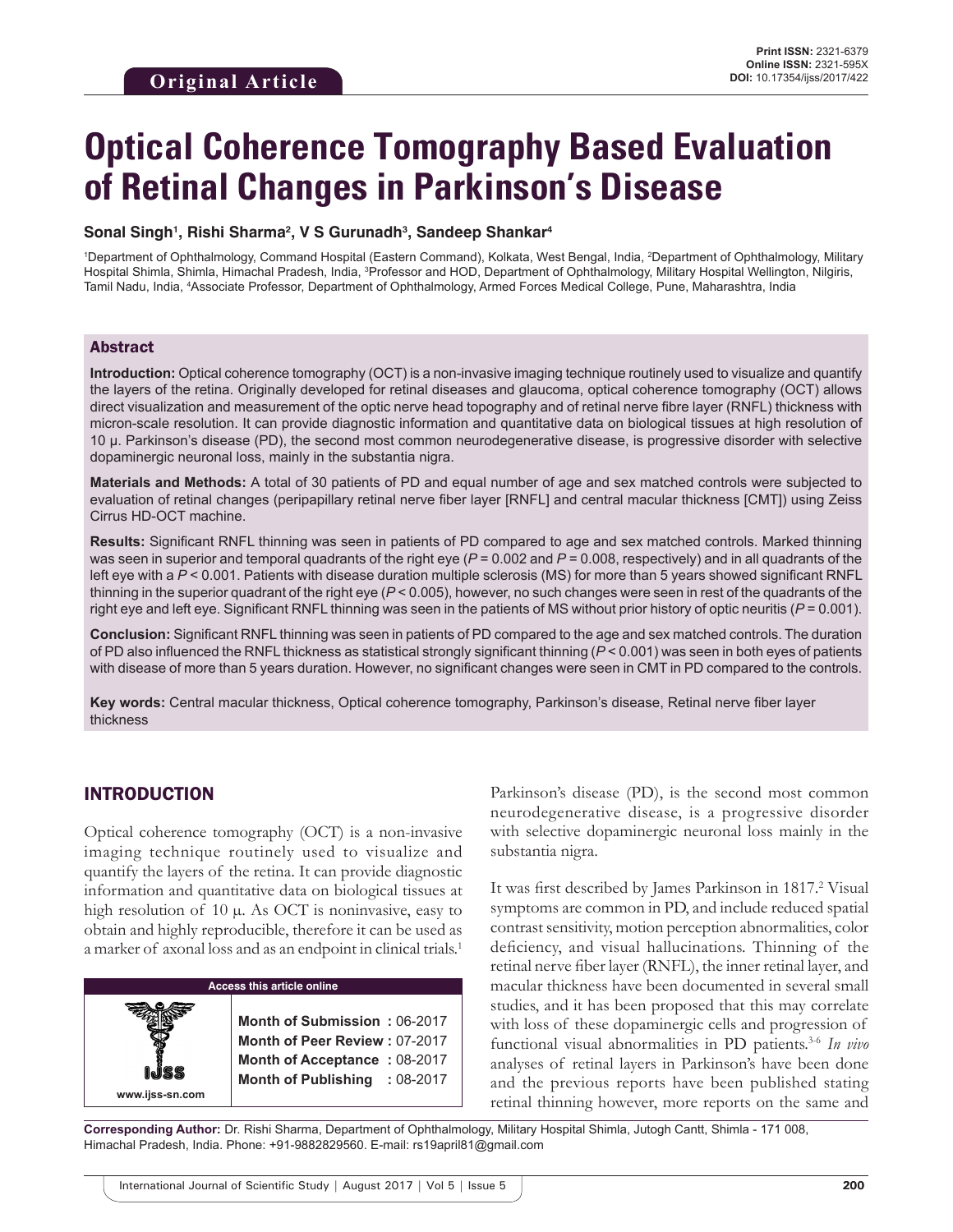from our country are lacking. The successful use of OCT in clinical trials indicates that OCT may provide a valid and reliable biomarker to tracing neurodegeneration within the retina and a primary outcome measure to detect the effects of new therapeutic strategies and follow-up of disease progression of PD and multiple sclerosis. Furthermore, this biomarker may be useful in identifying the disease early in the course so that early treatment can be started. This would be particularly valuable in settings where sophisticated neuroimaging is not available. However, retinal nerve fiber thinning has been found in PD in relatively small numbers of patients, and how the structural damage of the retina changes with disease process is not well understood. Further studies in larger series are needed to ensure reproducibility and to evaluate the possibility to define cutoffs that could serve clinical purposes. Hence, this study was conducted to study RNFL thickness and macular morphology in PD.

#### **Aim and Objectives**

To determine the role of OCT in evaluating retinal changes in PD.

# MATERIALS AND METHODS

A prospective study involving 30 patients of PD and equal number of age and sex matched controls were subjected to evaluation of retinal changes (peripapillary retinal nerve fiber layer [RNFL] and central macular thickness [CMT]) using Zeiss Cirrus HD-OCT machine. Measurement of CMT and RNFL thickness was done in patients of PD and age and sex matched normal population. The PD patients were further subdivided into groups based on the duration of disease. The CMT and RNFL thickness were compared between these two groups as well.

# RESULTS AND ANALYSIS

The data collected was entered and analyzed in Statistical Package for the Social Sciences version 20:0. The CMT and RNFL thickness were measured in patients of PD and the age and sex matched normal subjects.

#### **Age Distribution**

- a. PD: Mean age of patient was 55.6 years. The maximum number of patients were between 51 and 60 years of age 18/30 (60%) and if the next group is also included it would amount to 26/30 (86.6%). This indicates that the usual age of patients of PD who attend an eye outpatient department range from 51 to 60 years and beyond. This is in consonance with the global prevalence.<sup>7</sup>
- b. The same is true with the control group  $(20/30)$  [66.6%] and 28/30 [93.3%]). This indicates that the study group

and the control group have been well age matched in this study.

c. PD: The maximum numbers of patients were having disease duration of more than 5 years (18/30-60%).

#### **CMT**

a. PD**:** No significant change in CMT was found in PD patients when compared with the controls in both the eyes (two-tailed  $P = 0.37$ ). This has been depicted in Table 1. Similar results were obtained in a previous study by Aaker *et al.*<sup>8</sup> However, a previous study by Altintas *et al.*<sup>4</sup> showed significant reduction in macular volume and thickness by OCT.

#### **RNFL Thinning**

a. Significant RNFL thinning was noted in PD patients when compared with age and sex matched controls. Table 4a emphasizes this point amply. This is statistically strongly significant with  $P = 0.001$ . The mean RNFL thickness in superior, inferior, and nasal quadrants of the right eye was 112.67  $\mu$ , 98.37  $\mu$ , and

| Table 1: CMT in eyes of PD patients and control |                        |             |  |  |
|-------------------------------------------------|------------------------|-------------|--|--|
| <b>Range of CMT</b>                             | <b>Normal subjects</b> | PD          |  |  |
| 200-208 (%)                                     | 08 (13.3)              | 04(6.6)     |  |  |
| 209-217 (%)                                     | 05(8.3)                | 07(11.6)    |  |  |
| 218-226 (%)                                     | 03(5)                  | 03(5)       |  |  |
| 226-234 (%)                                     | 14 (23.3)              | 16 (26.6)   |  |  |
| 235-243 (%)                                     | 24 (40)                | 26 (43.3)   |  |  |
| 244-252 (%)                                     | 06 (10)                | 04(6.6)     |  |  |
| Total number of eyes                            | 60                     | 60          |  |  |
| Mean                                            | 211 µ                  | $225.5 \mu$ |  |  |
| Median                                          | $210.5 \mu$            | $220.5 \mu$ |  |  |

CMT: Central macular thickness, two-tailed P=0.37, PD: Parkinson's disease

## **Table 2: Comparison of RNFL thickness (quadrant wise of the right eye) in PD patients and normal subjects**

| Quadrant | Mean in normal subjects | <b>Mean in PD</b> | P value |
|----------|-------------------------|-------------------|---------|
| Superior | 125.20                  | 112.67            | 0.001   |
| Inferior | 122.2                   | 98.37             | 0.001   |
| Nasal    | 70.07                   | 64.63             | 0.026   |
| Temporal | 65.1                    | 67.53             | 0.105   |

RNFL: Retinal nerve fiber layer, PD: Parkinson's disease

## **Table 3: Comparison of RNFL thickness (quadrant wise of the left eye) in PD patients and normal subjects**

| Quadrant | <b>Normal subjects</b> | PD     | P value |
|----------|------------------------|--------|---------|
| Superior | 108.34                 | 126.23 | < 0.001 |
| Inferior | 101.02                 | 124.12 | < 0.001 |
| Nasal    | 69.34                  | 72.43  | < 0.069 |
| Temporal | 57.14                  | 66.15  | < 0.001 |

RNFL: Retinal nerve fiber layer, PD: Parkinson's disease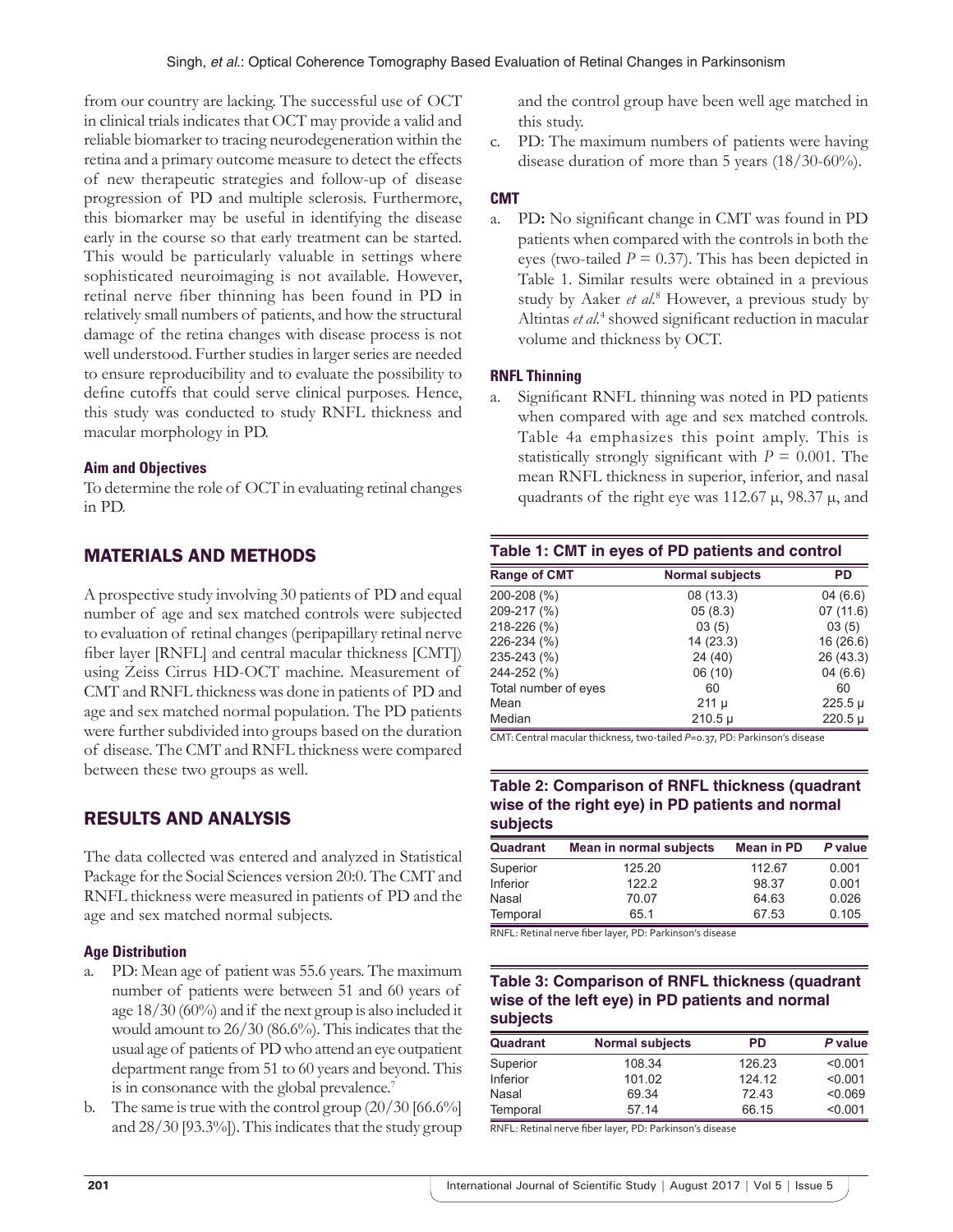| Table 4a: Distribution of PD patients based on |  |  |
|------------------------------------------------|--|--|
| duration of disease                            |  |  |
|                                                |  |  |

| <b>Disease duration</b> | Number of patients (%) |  |  |
|-------------------------|------------------------|--|--|
| <5 years                | 12(40)                 |  |  |
| >5 years                | 18(60)                 |  |  |
| Total                   | 30                     |  |  |
|                         |                        |  |  |

PD: Parkinson's disease

## **Table 4b: RNFL in Parkinson's disease patients based on duration of disease ‑ in right eye (quadrant wise)**

| RNFL changes in the right eye (quadrant wise) |       |                                                                                              |         |
|-----------------------------------------------|-------|----------------------------------------------------------------------------------------------|---------|
| Quadrant                                      |       | Mean RNFL (>5 years Mean RNFL (<5 years P value<br>duration of disease) duration of disease) |         |
| Superior                                      | 86.12 | 130.5                                                                                        | < 0.001 |
| Inferior                                      | 96.34 | 103.4                                                                                        | < 0.001 |
| Nasal                                         | 63.13 | 672                                                                                          | < 0.001 |
| Temporal                                      | 66.5  | 67.24                                                                                        | < 0.001 |

RNFL: Retinal nerve fiber layer



64.63, respectively, compared to the controls (125.20, 122.2, and 70.07 microns, respectively). However, on comparing the RNFL thickness in the temporal quadrant of the right eye did not reveal any significant difference between PD patients when compared with age and sex matched controls  $(P = 0.105)$ . Comparison of RNFL thickness in the superior quadrant, inferior, and temporal quadrants of the left eye revealed that mean RNFL of PD patient was 126.23, 124.12, and 66.15  $\mu$  and on comparing with the controls (108.34, 101.02, and 57.14  $\mu$ , respectively) statistically strongly significant difference was seen  $(P \le 0.001)$ . This is amply evident from (Tables 2 and 3). No significant difference was found between the two in the nasal quadrant.  $(P = 0.069)$ . These findings are also similar to the findings obtained in few studies in the past which showed decreased RNFL thickness in PD patients when compared with the controls $4-6$ . No significant change in macular thickness was seen on 30 patients

#### **Table 4c: Retinal nerve fiber layer changes in Parkinson's disease patients based on duration of disease - Left eye (quadrant wise)**

| Quadrant        | duration of disease)                                                          | Mean RNFL (>5 years Mean RNFL (<5 years P value<br>duration of disease) |                            |
|-----------------|-------------------------------------------------------------------------------|-------------------------------------------------------------------------|----------------------------|
| Superior        | 81.45                                                                         | 120.5                                                                   | < 0.001                    |
| Inferior        | 92.23                                                                         | 105.5                                                                   | < 0.001                    |
| Nasal           | 62.12                                                                         | 69.4                                                                    | < 0.001                    |
| Temporal        | 65.31                                                                         | 68.2                                                                    | < 0.001                    |
|                 | RNFL: Retinal nerve fiber layer                                               |                                                                         |                            |
| 140             |                                                                               |                                                                         |                            |
| 120             |                                                                               |                                                                         |                            |
| 100             |                                                                               |                                                                         |                            |
| 80              |                                                                               |                                                                         |                            |
| 60              |                                                                               | <b>YR</b>                                                               | <b>MEAN RNFLOF PD&gt;5</b> |
| 40              |                                                                               | <b>MEAN OF PD&lt;5 YR</b>                                               |                            |
| 20              |                                                                               |                                                                         |                            |
| $\Omega$        |                                                                               |                                                                         |                            |
| <b>SUPERIOR</b> | <b>NASAL</b><br><b>INFERIOR</b>                                               | <b>TEMPORAL</b>                                                         |                            |
|                 | Diagram 4c: Retinal nerve fiber layer changes in the left eye (quadrant wise) |                                                                         |                            |

of PD when compared with 30 age and sex matched control. Similar results were obtained in a previous study by Grant D Aaker *et al.* however, a previous study by Altintas et al.<sup>4</sup> showed a significant reduction in macular volume and thickness by OCT.

This study also shows that RNFL change also depends on the duration of PD. RNFL thinning in cases of PD was observed in those with disease of more than 5 years duration compared to those with duration <5 years. This was statistically strongly significant with a *P* < 0.001. Table 4b and c emphasizes this point amply however, this cannot be corroborated by previous research work due to paucity of the same. In this study, there is no difference with respect to age and sex and the study population is age and sex matched with normal subjects giving credence to the study.

## **CONCLUSION**

Significant RNFL thinning was seen in patients of PD compared to the age and sex matched controls. Marked thinning was seen in superior, inferior, and nasal quadrants of the right eye and superior, inferior, and temporal quadrants of the left eye and is this is statistically strongly significant with a  $P \leq 0.001$ . The duration of PD also influenced the RNFL thickness as statistically strongly significant thinning  $(P < 0.001)$  was seen in both eyes of patients with disease of more than 5 years duration. In this study, no significant changes were seen in CMT in